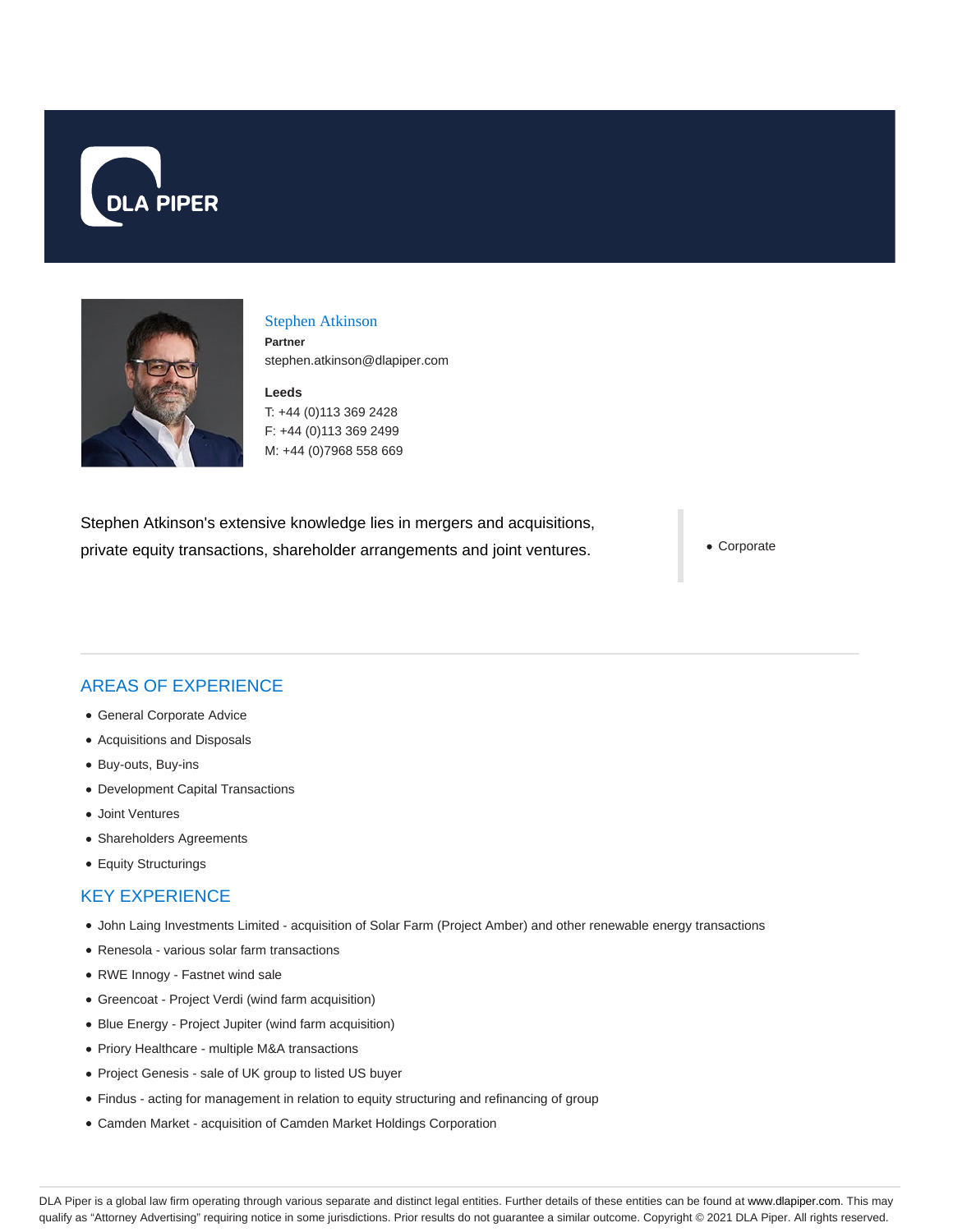Greencoat UK Wind – acquisition of a subsidy-free wind farm (South Kyle)

#### MAJOR CLIENTS

- Priory Healthcare Group
- Findus/Youngs Bluecrest
- John Laing Investments Limited
- Greencoat
- MarketTech Holdings Limited

### **CREDENTIALS**

# Professional Qualifications

• Solicitor of the Senior Courts of England and Wales

# Prior Experience

2003 to date, Partner, DLA Piper 1996 to 2003, Solicitor, DLA Piper 1995 to 1996, Solicitor, UK based boutique construction law firm

# **Education**

Gonville & Caius College Cambridge, BA & MA Upper second in law

### **NEWS**

**DLA Piper advises Elgin Energy on sale of UK's largest solar portfolio**

#### 19 January 2022

DLA Piper has advised Elgin Energy, a leading international independent solar and storage developer, on the sale of a 519MW portfolio of solar PV projects and 70MW of co-located energy storage capacity to ScottishPower Renewables (UK) Limited, a wholly-owned subsidiary of global utility Iberdrola Group, one of the world's largest energy companies.

**DLA Piper advises Australia's Ramsay Health Care on the acquisition of mental healthcare group Elysium for GBP775m**

#### 14 December 2021

DLA Piper has advised global healthcare business Ramsay Health Care on the acquisition of Elysium Healthcare from private equity firm BC Partners for GBP775 million (AUD1.4bn).

**DLA Piper advises Greencoat UK Wind on the GBP121m acquisition of Statkraft wind project in Scotland**

#### 1 October 2021

DLA Piper has advised Greencoat UK Wind PLC (Greencoat) on the acquisition of Andershaw Wind Farm in Scotland from Statkraft for a purchase price of GBP121m. Greencoat will fund the acquisition through its revolving credit facility and cash.

DLA Piper is a global law firm operating through various separate and distinct legal entities. Further details of these entities can be found at www.dlapiper.com. This may qualify as "Attorney Advertising" requiring notice in some jurisdictions. Prior results do not guarantee a similar outcome. Copyright @ 2021 DLA Piper. All rights reserved.